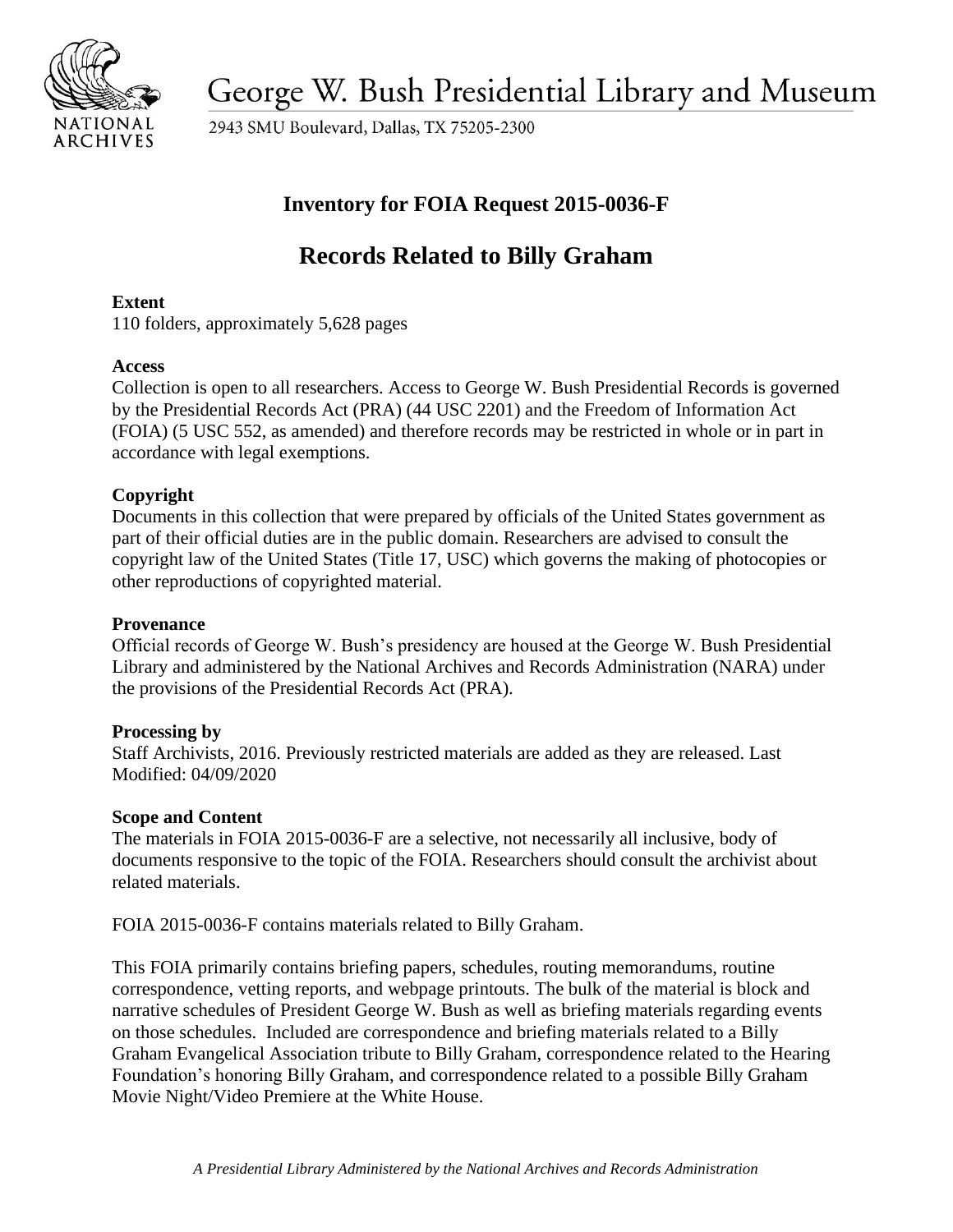#### **System of Arrangement**

The materials in FOIA 2015-0036-F are a systematic body of documents responsive to the topic of the FOIA. Researchers should consult an archivist about related materials.

Documents responsive to this FOIA were found in these collection areas – White House Office of Records Management Subject Files and the Staff Member Office Files

Staff Member Office Files are maintained at the folder level by staff members within their individual offices and document all levels of administration activity.

Staff Member Office Files are processed at the folder level, that is, individual documents are not selected and removed from a folder for processing. While this method maintains folder integrity, it frequently results in the incidental processing of documents that are not wholly responsive to the subject area.

WHORM Subject Files are processed at the document level.

The WHORM Subject File compiled by the White House Office of Records Management is comprised of a series of documents assigned a letter/number combination and filed in a subject category. A complete listing of the subject categories including a detailed description of each category is available in our research room and on our website at <www.georgewbushlibrary.smu.edu>

#### **Related Collections and FOIA Requests** –

#### FOIA 2014-0072-F:

Records Management, White House Office of Subject Files - FG001-03 (Inaugurations) 445501 Subject Files - GI002 (Gifts to the President) 503648 Subject Files - ME001 (Messages Sent to Individuals) 554844 601487 667831 697794 716080 721923 725500 Subject Files - ME001-02 (Messages – Birthday Greetings) 770567 Subject Files - PP (Presidential Personal) 509007 [1] 509007 [2] 552029 [1] 552029 [2]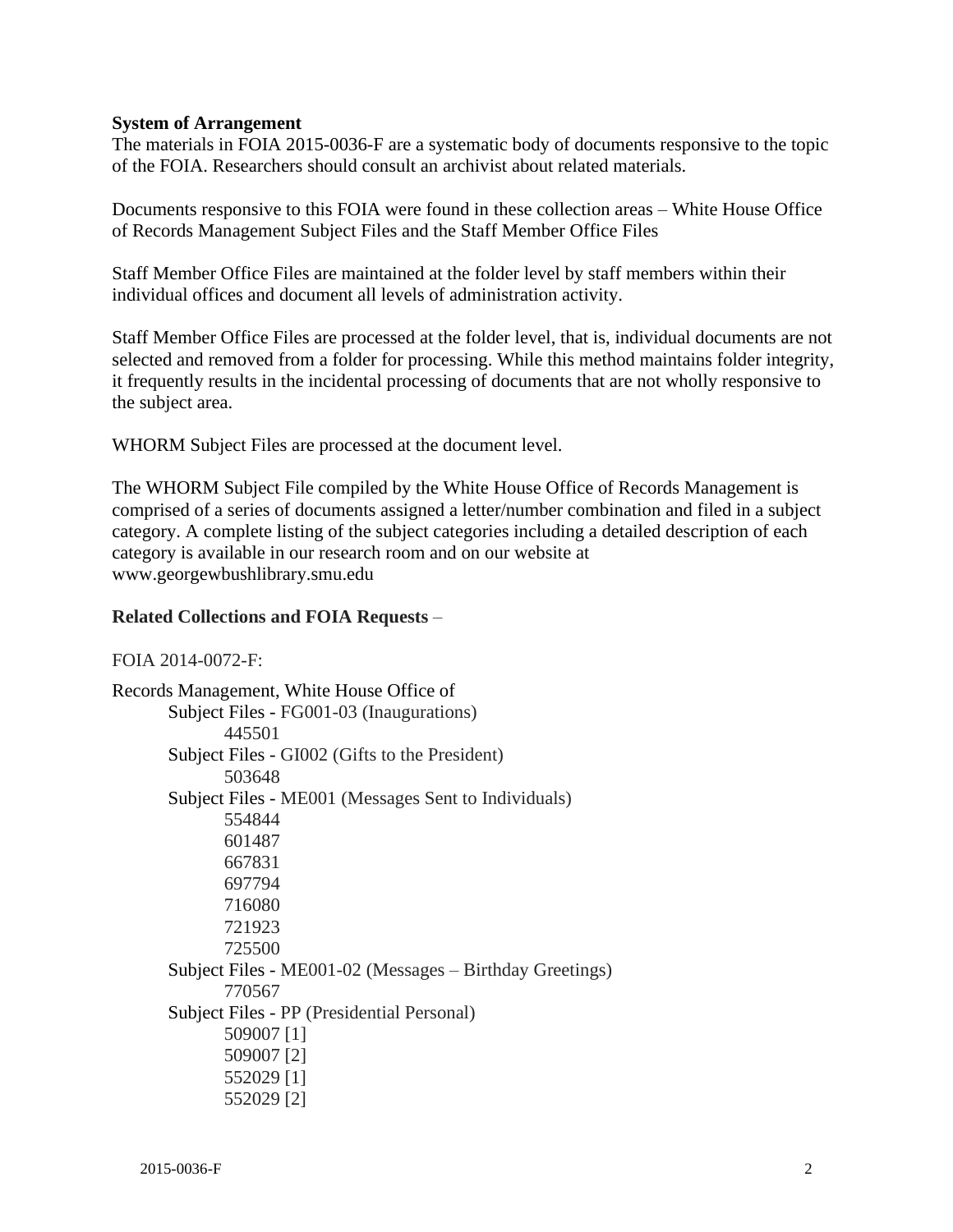552029 [3] 552029 [4] 626538 [1] 626538 [2] 675544 677540 [1] 677540 [2] 685626 [1] 685626 [2] Subject Files - PR003 (Administration Support (Incoming)) 737737 Subject Files - SO004 (Receptions, White House) 445832 - 453768

The following is a list of documents and processed in response to FOIA 2015-0036-F:

Please note that a \* indicates that the collection is entirely processed and open. A more detailed description of the material is available in the finding aid for that office or category.

#### **Box 1**

#### **Records Management, White House Office of**

Subject Files - FG001 (President of the United States)

452814 452835 Subject Files - FG001-07 (Briefing Papers) 05/03/2001 [460583] 09/14/2001 [509156] 06/11/2002 [460858] [1] 06/11/2002 [460858] [2] 06/20/2005 [668224] 06/21/2005 [669714] 06/22/2005 [669715] 06/23/2005 [669716] 06/24/2005 [669717] 06/26/2005 [669719] 06/27/2005 [669720] 06/28/2005 [669721] 06/29/2005 [669722]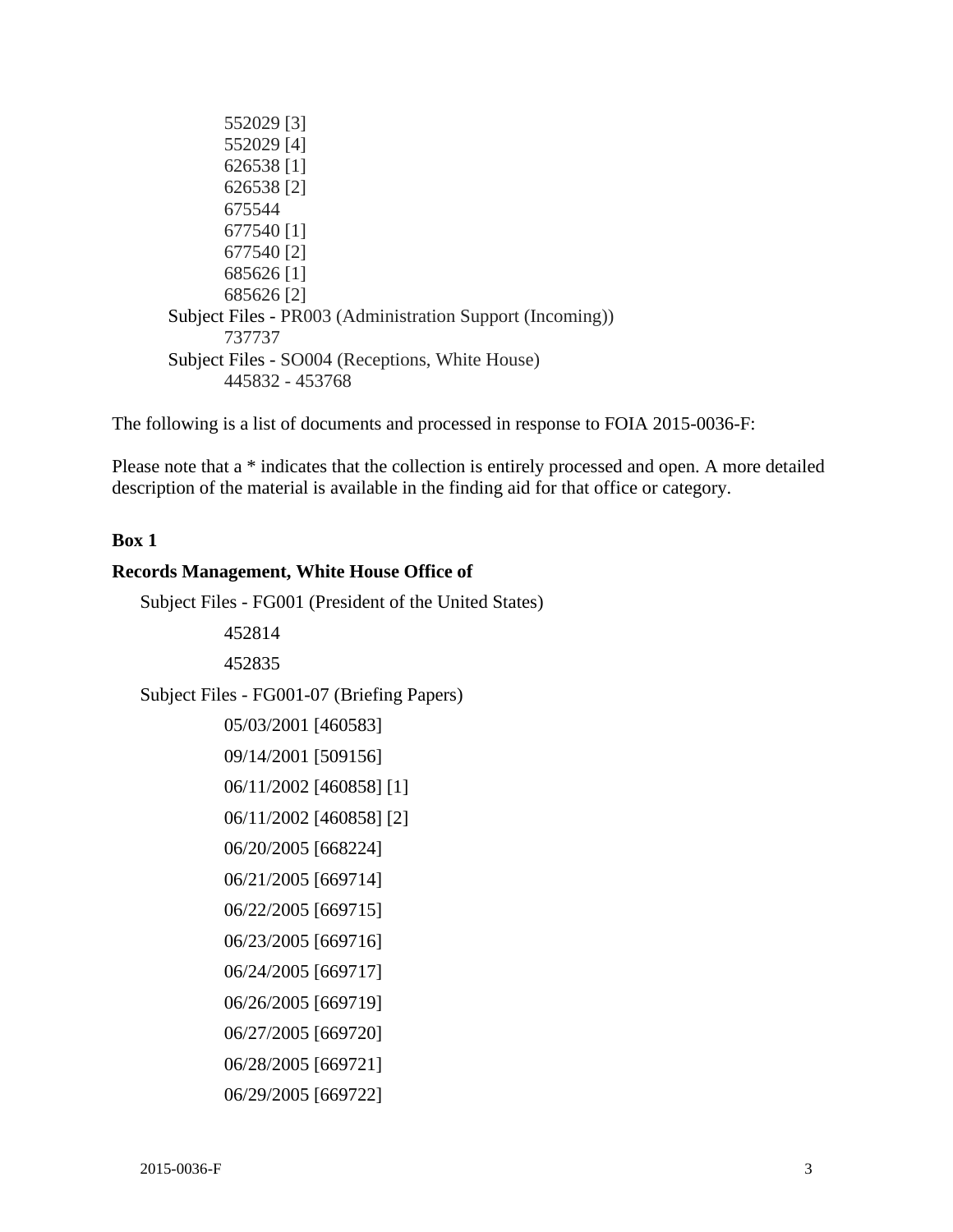06/30/2005 [669724] 07/01/2005 [669726] 07/04/2005 [669730]

#### **Box 2**

Subject Files - FG001-07 (Briefing Papers)

07/06/2005 [669733] 07/10/2005 [671618] 07/11/2005 [671620] 07/12/2005 [671621] 07/13/2005 [671622] 07/14/2005 [671623] 07/15/2005 [671624] 07/16/2005 [671625] 07/18/2005 [671627] 07/19/2005 [671629] 07/20/2005 [671937] 07/21/2005 [671938] 07/22/2005 [671939] 07/25/2005 [671942]

#### **Box 3**

Subject Files - FG001-07 (Briefing Papers)

07/26/2005 [671943] 07/27/2005 [671944] 07/28/2005 [671945] 07/29/2005 [671946] 07/30/2005 [671947] 07/31/2005 [671949] 03/08/2006 [691148] 12/28/2006 [716338] 12/29/2006 [716340] 01/01/2007 [716890] 01/02/2007 [716891] 08/02/2007 [736182]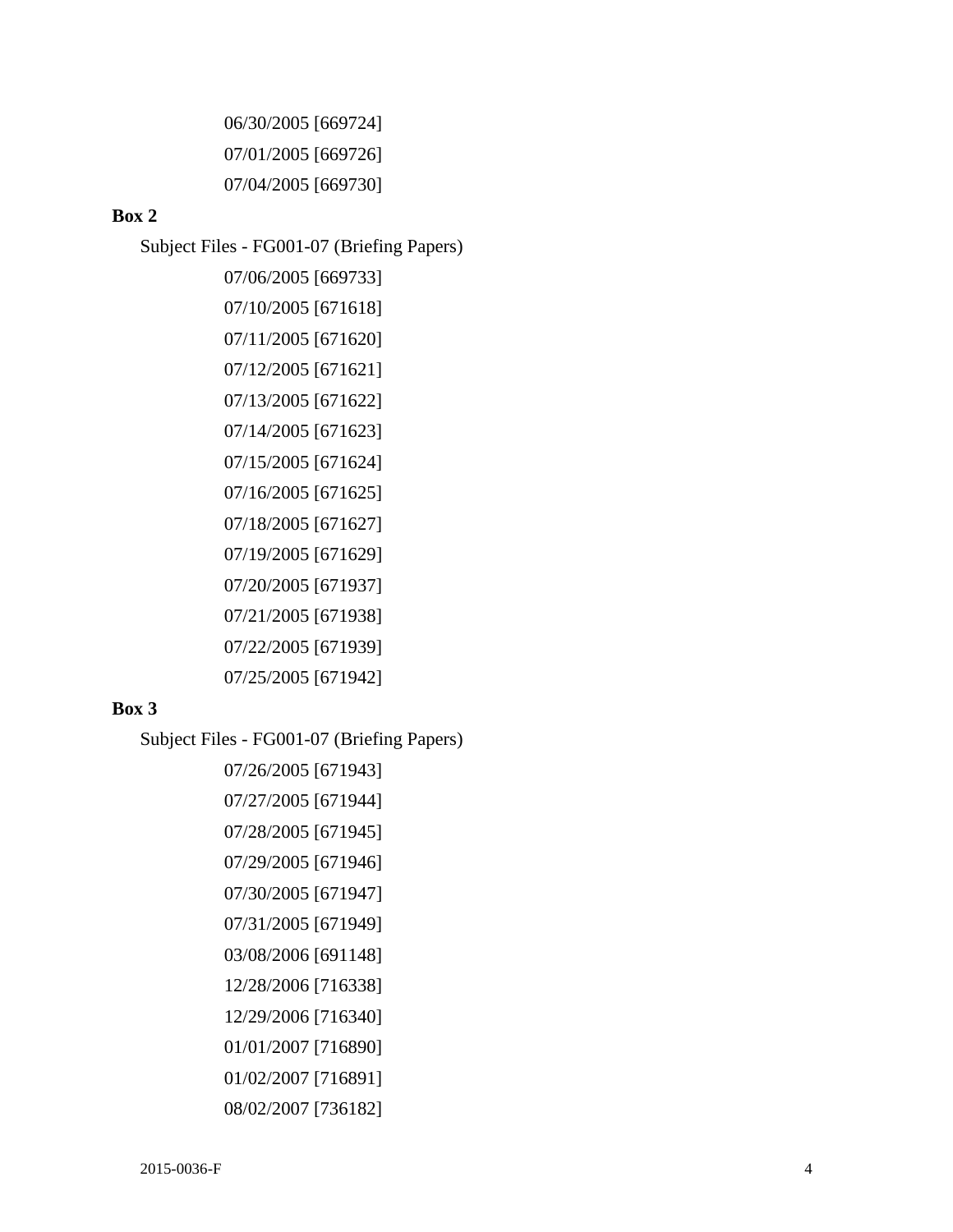10/19/2007 [739883] 10/20/2007 [739884]

#### **Box 4**

Subject Files - FG001-07 (Briefing Papers)

10/23/2007 [739891] 05/09/2008 [758250] 05/12/2008 [758254] 05/30/2008 [758283] 06/15/2008 [761301] 06/21/2008 [761313] 06/23/2008 [761323] 06/25/2008 [761326] 07/04/2008 [761499] 07/11/2008 [761507] 07/15/2008 [761512] 07/16/2008 [761513] 07/17/2008 [761514]

#### **Box 5**

Subject Files - FG001-07 (Briefing Papers) 07/18/2008 [761515] [1] 07/18/2008 [761515] [2] 07/19/2008 [761516] 07/21/2008 [761519] 10/16/2008 [772649] Subject Files - FG001-08 (Presidential Telephone Calls) 739799 Subject Files - FG002-41 (Bush, George H.W.) 453000 Subject Files - FG006-03A (Chief of Staff, Office Files) 554972 576786 625984 767320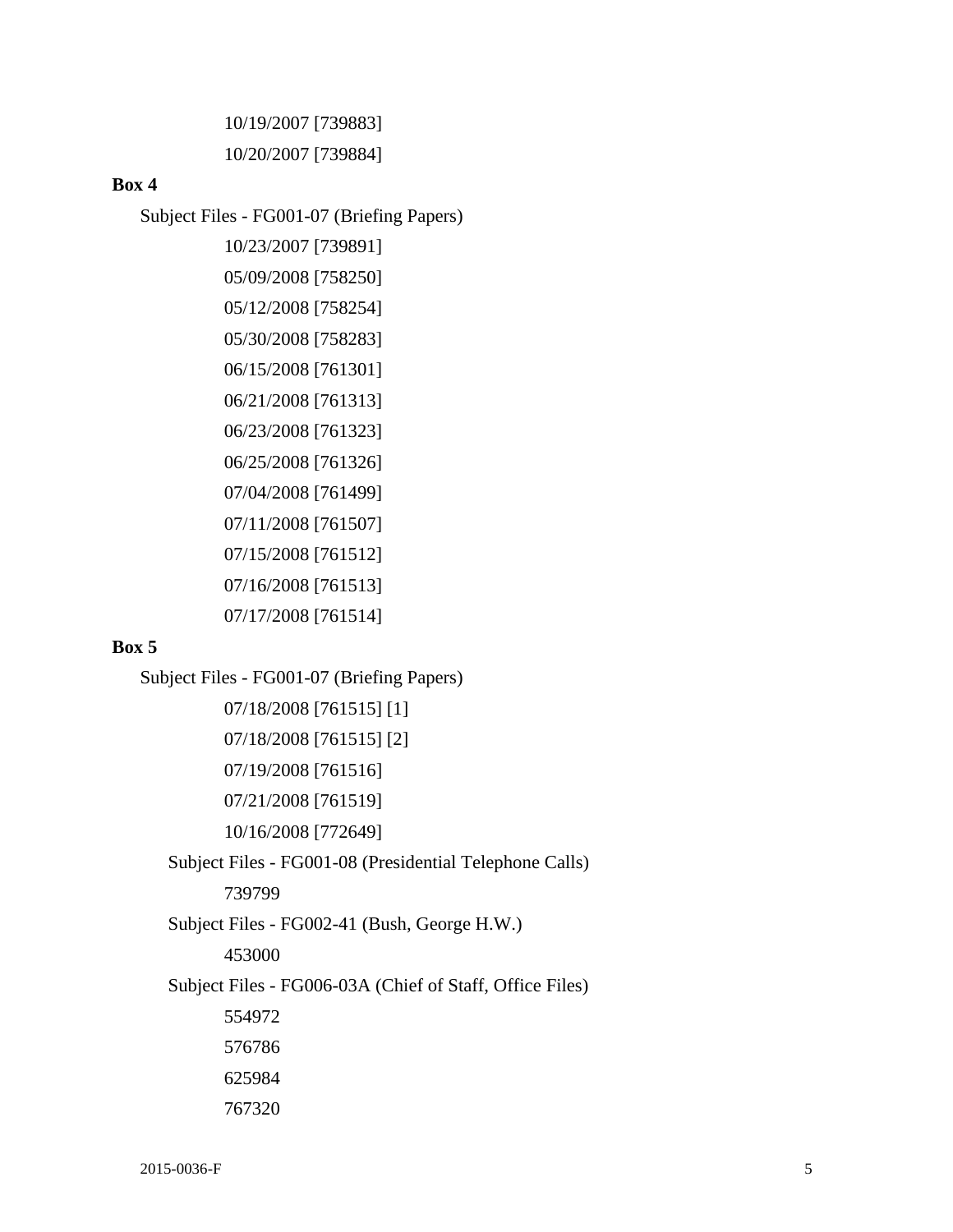Subject Files - FG006-27 (Office of Senior Advisor – Karl Rove)

562653 [1] 562653 [2]

#### **Box 6**

Subject Files - FG006-27 (Office of Senior Advisor – Karl Rove) 604113 [1] 604113 [2] 676884 734578 Subject Files - FG006-30 (Deputy Chief of Staff for Policy, Office Files) 736121 Subject Files - GI002 (Gifts to the President) 762735 Subject Files - ME001-01 (Messages - Anniversary/Wedding) 731372 Subject Files - ME002 (Messages Sent to Groups/Organizations) 510593 537601 659487 662512 691995 766272 Subject Files - PE002 (Employment-Appointments) 479719 Folder 9 Subject Files - PP (Presidential Personal) 501774 607244 [1] 607244 [2] **Box 7**  Subject Files - PP (Presidential Personal) 607244 [3] 607244 [4]

772825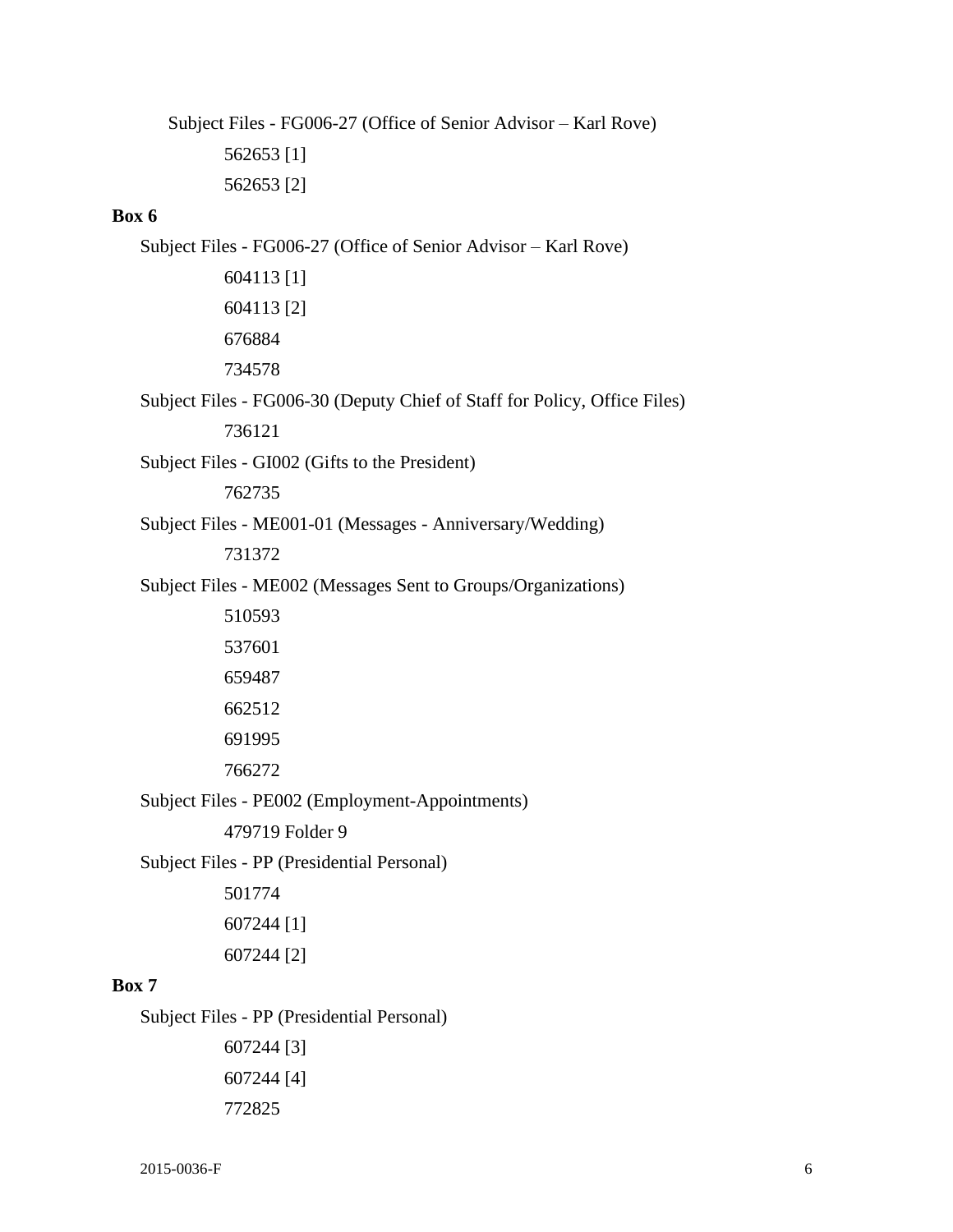775249

Subject Files - PR005-01 (Photographs Granted)

762827

777032

Subject Files - PR010 (Motion Pictures)

527025

695494

769369

Subject Files - PR013-08 (Opinions - Statements - Questionnaires - Articles)

633500

Subject Files - SO004 (Receptions, White House)\*

445832 - 452768

Subject Files - SP (Speeches)

770185

Subject Files – SP1408 (Remarks to National Broadcasters 2008 Convention, Gaylord Opryland Resort and Convention Center, Nashville)

748214

Subject Files - TR001 (Trips - Washington, DC)

496514

Subject Files - TR523 (Nashville, TN, 03/11/2008)

751221 [1]

751221 [2]

### **Staff Member Office Files**

Communications, White House Office of

Sforza, Scott

07/21/2005: Billy Graham Association – Video Taping

07/21/2005: Billy Graham Interview

Counselor's Office

Bartlett, Daniel (Dan) – Subject Files

07/21/2005 Billy Graham Interview

Executive Clerk, Office of the

Saunders, G. Timothy (Tim)

[Billy Graham (Close Hold), Tracking Sheet]